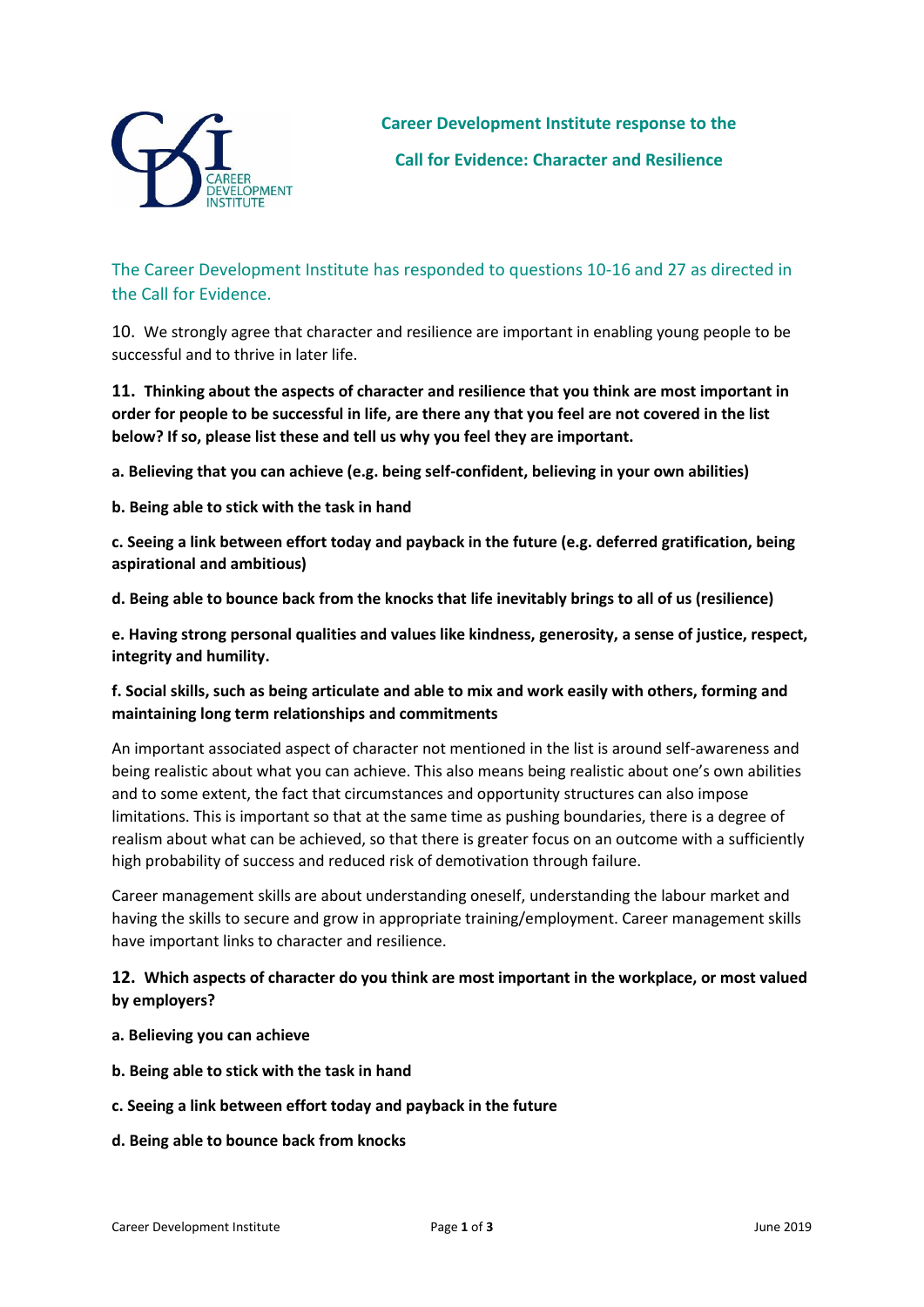**e. Having strong personal qualities and values like kindness, generosity, a sense of justice, respect, integrity and humility.** 

### **f. Social skills, such as being articulate and able to mix and work easily with others, forming and maintaining long term relationships and commitments**

#### **g. Others (please list)**

We believe that employers also look for a willingness to learn; ask for help when needed and a commitment to stick at something that at first feels difficult. Employees will often work with others in a team-based multi-disciplinary environment, so that appreciation of the role you play and the contribution you can make to the best team outcome is important.

#### **13. What activities and approaches do you think are most effective in supporting the development of character and resilience? What evidence do you have to support this (for example, any published evaluation studies, or data collection done within your organisation)?**

Qualified career development professionals are trained to provide one to one support as well as group activities to develop an understanding of the wider world of work and how an individual might fit into it, including the more challenging differences between education, training and the workplace.

This is done by the professionals themselves and through involvement with other education and training providers and employers. This is the basis of the Gatsby Benchmarks based on the research undertaken by the Gatsby Foundation. It is very important that the outcome from this call for evidence links as a coherent whole to the National Career Strategy and the wider PSHE agenda, rather than being regarded as a separate silo. The purpose of any additional activities or requirements as to character or resilience building arising from this call for evidence are inextricably linked to success in adult life. This includes both an economic return for society and social justice for individuals in society.

# **14. We are keen to understand how access to character building activities can help make the greatest positive difference to groups of children and young people vulnerable to poorer life outcomes, such as those living in poverty/with economic disadvantage, having a disability or SEN, being a young carer, living in care and others. What examples of good practice do you have that demonstrate how barriers to participation in activities can be overcome for these groups?**

The whole framework of opportunities provided to these students needs to be coherent, fitting in and logically linking with other strategies to avoid overlap and poor use of scarce resources and be realistic/achievable. Students in further education colleges, for example, are often in college due to their failure to achieve good GCSE Maths and English results in secondary school; have bad experiences in school to overcome or lack motivation or ability to progress to level 3 courses. A higher proportion of these students are looked after children, children from homes with no direct experience of the working environment or with some learning disability or challenge to overcome. Any character-building activities used with these students need to help them adjust their behaviours and mindsets from what they cannot do (the negative) to what they can achieve (positive) and give them some pride in their achievements to date. This activity, whether occurring in groups or on an individual basis, needs to be driven by properly skilled professionals and based on an appropriate assessment of the student's aspirations and future capabilities to ensure that they enhance motivation and resilience and are therefore appropriate to their future SMART goals.